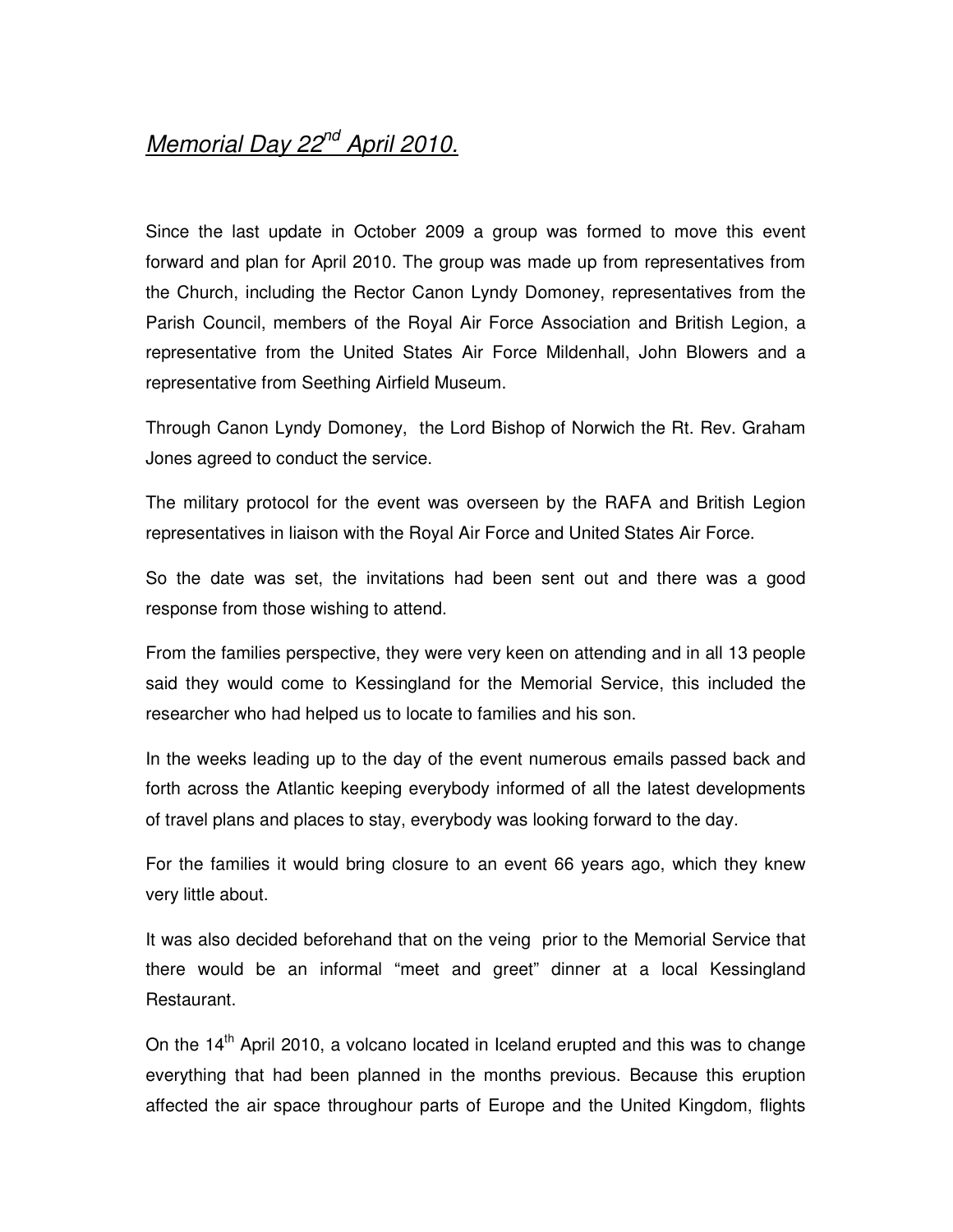from America were cancelled leaving all but one of our American visitors stranded at home.

Bill Baughman was the fortunate one, he was the nephew of the pilot Eugene Pulcipher, had been on a tour of Europe, and was in the UK when the volcano erupted.

The emails that were received over the next few days told a story of despair and disappointment, it was heartbreaking for those family members who were looking forward to attending being grounded in America.

Dinner on the evening before the Memorial Service went ahead with Bill Baughman attending. Before the dinner 10 red roses each bearing the name of one of the crew members , were blessed by Canon Lyndy Domoney. This was at the request of Ted Kuhnen, the nephew of crew member George Fahr. The rose petals were to be scattered over the crash site after the Memorial Service the following day.

During the dinner a number of presentations were made, which included a letter from the local MP , Bob Blizzard This was read out and presented to Bill Baughman to be copied and given to family members.

Bob Collis, a member of the Lowestoft Aviaition Society , who had made many trips to the crash site , had over the years collected a number of very small pieces of aircraft wreckage. He did a wonderful job in mounting these pieces onto wooden plaques for presentation to family members, who would have been in attendance. Only Bill Baughman was given his , the other will be forwarded to the remaining family members by post.

That then brought us to the day  $22^{nd}$  April 2010, 66 years after the aircrew of B24 Repulser were shot down in 1944.

Kevin Birch of BBC Look East met and interviewed Bill Baughman and John Blowers before the service, this was shown later during the day on BBC TV Regional News.

The service conducted by the Lord Bishop of Norwich and the Rector of St Edmunds was flawless. The military protocol was carried out by service men and women from